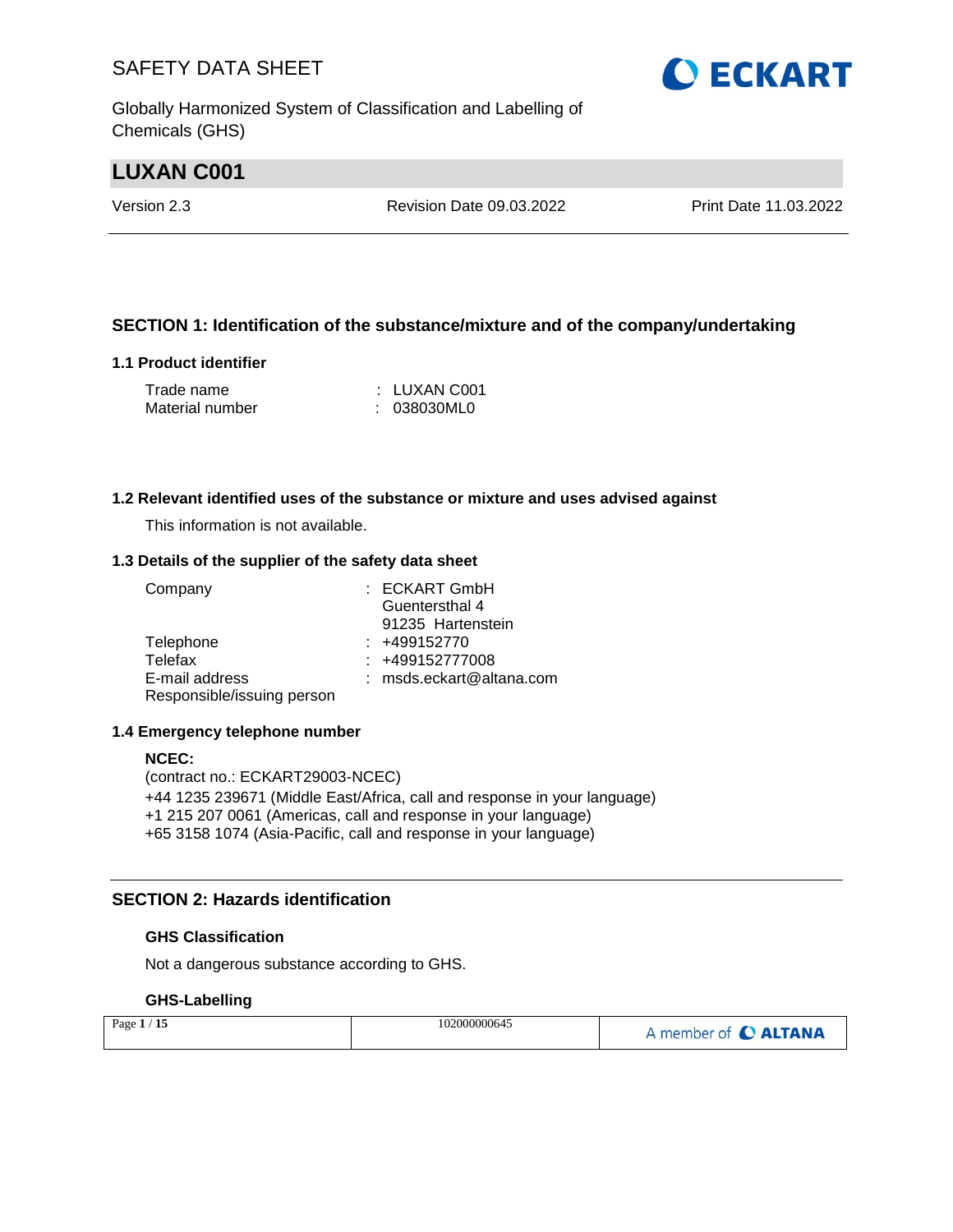Globally Harmonized System of Classification and Labelling of Chemicals (GHS)



# **LUXAN C001**

Version 2.3 Revision Date 09.03.2022 Print Date 11.03.2022

Not a hazardous substance or mixture according to the Globally Harmonised System (GHS).

**Hazardous components which must be listed on the label**

#### **SECTION 3: Composition/information on ingredients**

Substance No. **:** :

#### **Hazardous components**

| Chemical name    | CAS-No.<br>EINECS-No.   | <b>Classification and</b><br>l labelling | Concentration[%] |
|------------------|-------------------------|------------------------------------------|------------------|
| titanium dioxide | 13463-67-7<br>236-675-5 | Acute Tox.:5:H333                        | $1 - 10$         |

For the full text of the H-Statements mentioned in this Section, see Section 16.

#### **SECTION 4: First aid measures**

#### **4.1 Description of first aid measures**

| General advice          | : Do not leave the victim unattended.                                                                                                 |  |
|-------------------------|---------------------------------------------------------------------------------------------------------------------------------------|--|
| If inhaled              | If unconscious, place in recovery position and seek medical<br>advice.<br>If symptoms persist, call a physician.                      |  |
| In case of skin contact | : Wash off with soap and water.                                                                                                       |  |
| In case of eye contact  | : Remove contact lenses.<br>If eye irritation persists, consult a specialist.                                                         |  |
| If swallowed            | : Keep respiratory tract clear.<br>Do not give milk or alcoholic beverages.<br>Never give anything by mouth to an unconscious person. |  |
| Page 2 / 15             | 102000000645<br>A member of <b>C ALTANA</b>                                                                                           |  |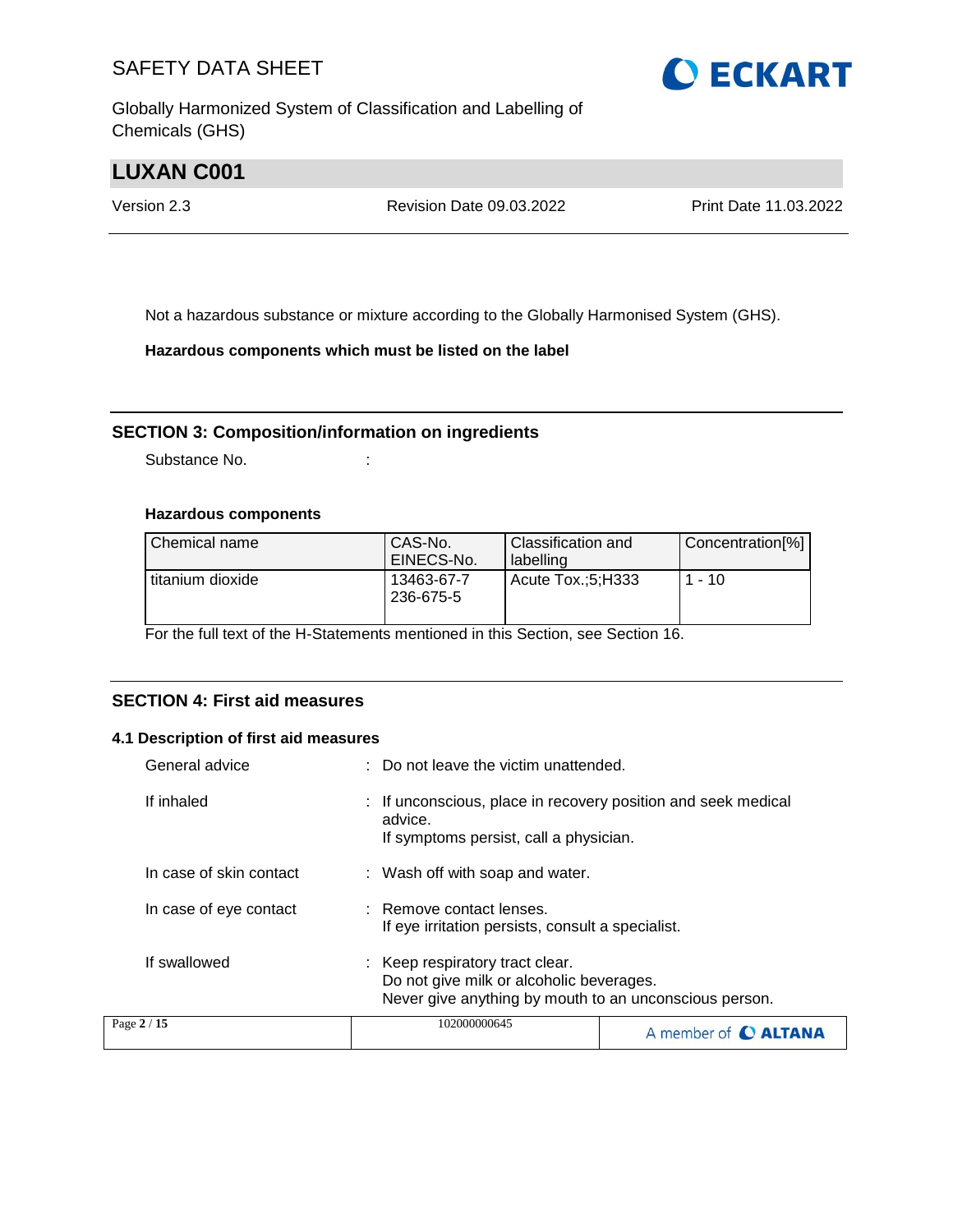Globally Harmonized System of Classification and Labelling of Chemicals (GHS)

# **O ECKART**

# **LUXAN C001**

Version 2.3 Revision Date 09.03.2022 Print Date 11.03.2022

If symptoms persist, call a physician.

#### **4.2 Most important symptoms and effects, both acute and delayed**

This information is not available.

#### **4.3 Indication of any immediate medical attention and special treatment needed**

This information is not available.

#### **SECTION 5: Firefighting measures**

#### **5.1 Extinguishing media**

Suitable extinguishing media : Foam, Carbon dioxide (CO2), ABC powder

#### **5.2 Special hazards arising from the substance or mixture**

This information is not available.

#### **5.3 Advice for firefighters**

| Special protective equipment<br>for firefighters | : Wear self-contained breathing apparatus for firefighting if<br>necessary.                                                                            |
|--------------------------------------------------|--------------------------------------------------------------------------------------------------------------------------------------------------------|
| Further information                              | : Standard procedure for chemical fires. Use extinguishing<br>measures that are appropriate to local circumstances and the<br>surrounding environment. |

#### **SECTION 6: Accidental release measures**

#### **6.1 Personal precautions, protective equipment and emergency procedures**

Personal precautions : Avoid dust formation.

#### **6.2 Environmental precautions**

| Environmental precautions | No special environmental precautions required. |                      |  |
|---------------------------|------------------------------------------------|----------------------|--|
| Page $3/15$               | 102000000645                                   | A member of C ALTANA |  |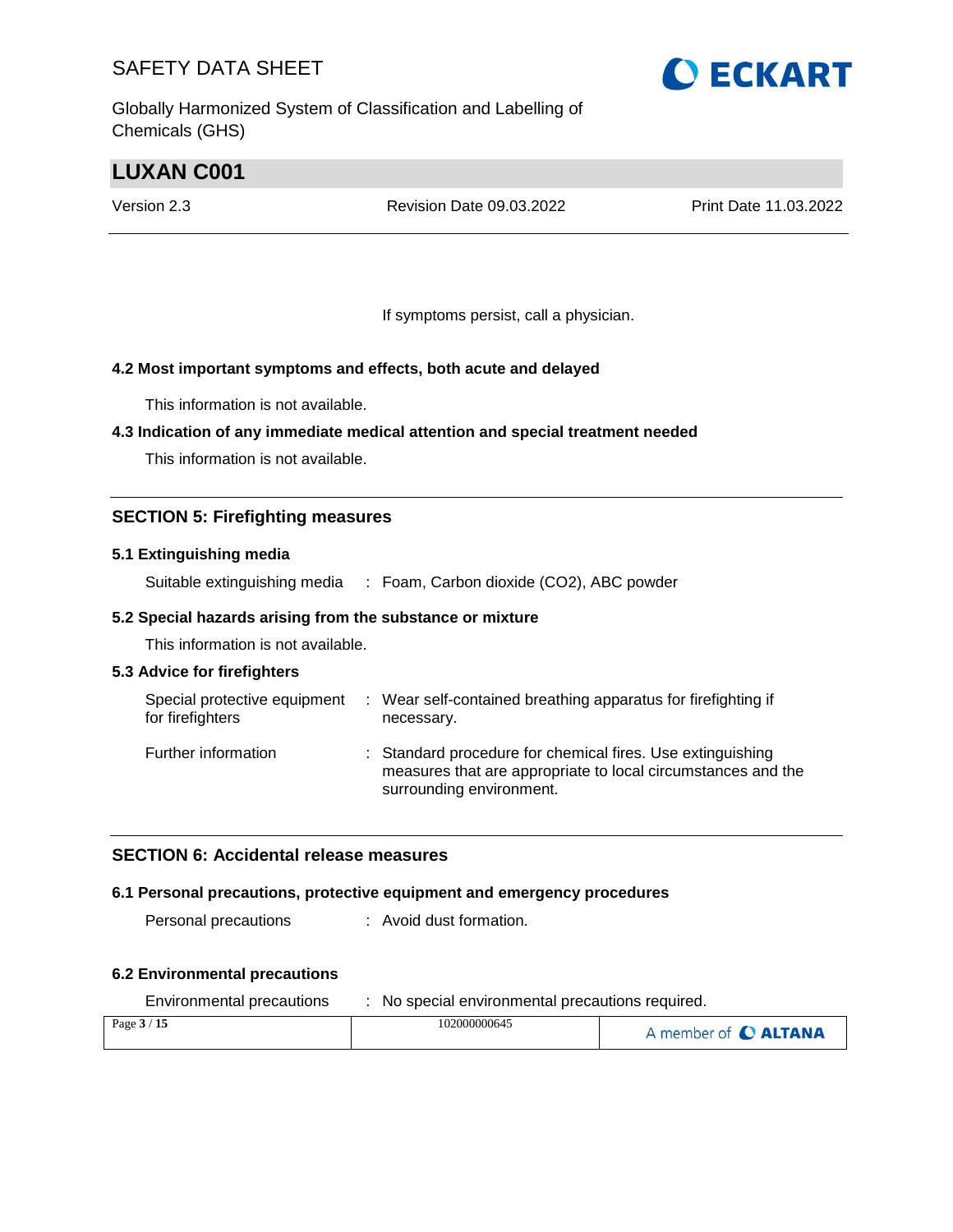Globally Harmonized System of Classification and Labelling of Chemicals (GHS)

# **O ECKART**

# **LUXAN C001**

| Version 2.3 | Revision Date 09.03.2022 | <b>Print Date 11.03.2022</b> |
|-------------|--------------------------|------------------------------|
|             |                          |                              |

#### **6.3 Methods and materials for containment and cleaning up**

| Methods for cleaning up | : Pick up and arrange disposal without creating dust. |
|-------------------------|-------------------------------------------------------|
|                         | Sweep up and shovel.                                  |
|                         | Keep in suitable, closed containers for disposal.     |

#### **6.4 Reference to other sections**

This information is not available.

#### **SECTION 7: Handling and storage**

#### **7.1 Precautions for safe handling**

| Advice on safe handling                            | : For personal protection see section 8. Smoking, eating and<br>drinking should be prohibited in the application area. |
|----------------------------------------------------|------------------------------------------------------------------------------------------------------------------------|
| Advice on protection against<br>fire and explosion | : Provide appropriate exhaust ventilation at places where dust<br>is formed.                                           |
| Hygiene measures                                   | : General industrial hygiene practice.                                                                                 |

#### **7.2 Conditions for safe storage, including any incompatibilities**

| Requirements for storage<br>areas and containers | : Electrical installations / working materials must comply with<br>the technological safety standards. |
|--------------------------------------------------|--------------------------------------------------------------------------------------------------------|
| Advice on common storage                         | : No materials to be especially mentioned.                                                             |
| Other data                                       | : Keep in a dry place. No decomposition if stored and applied<br>as directed.                          |

#### **7.3 Specific end use(s)**

This information is not available.

| Page $4/15$ | 102000000645 | A member of C ALTANA |
|-------------|--------------|----------------------|
|             |              |                      |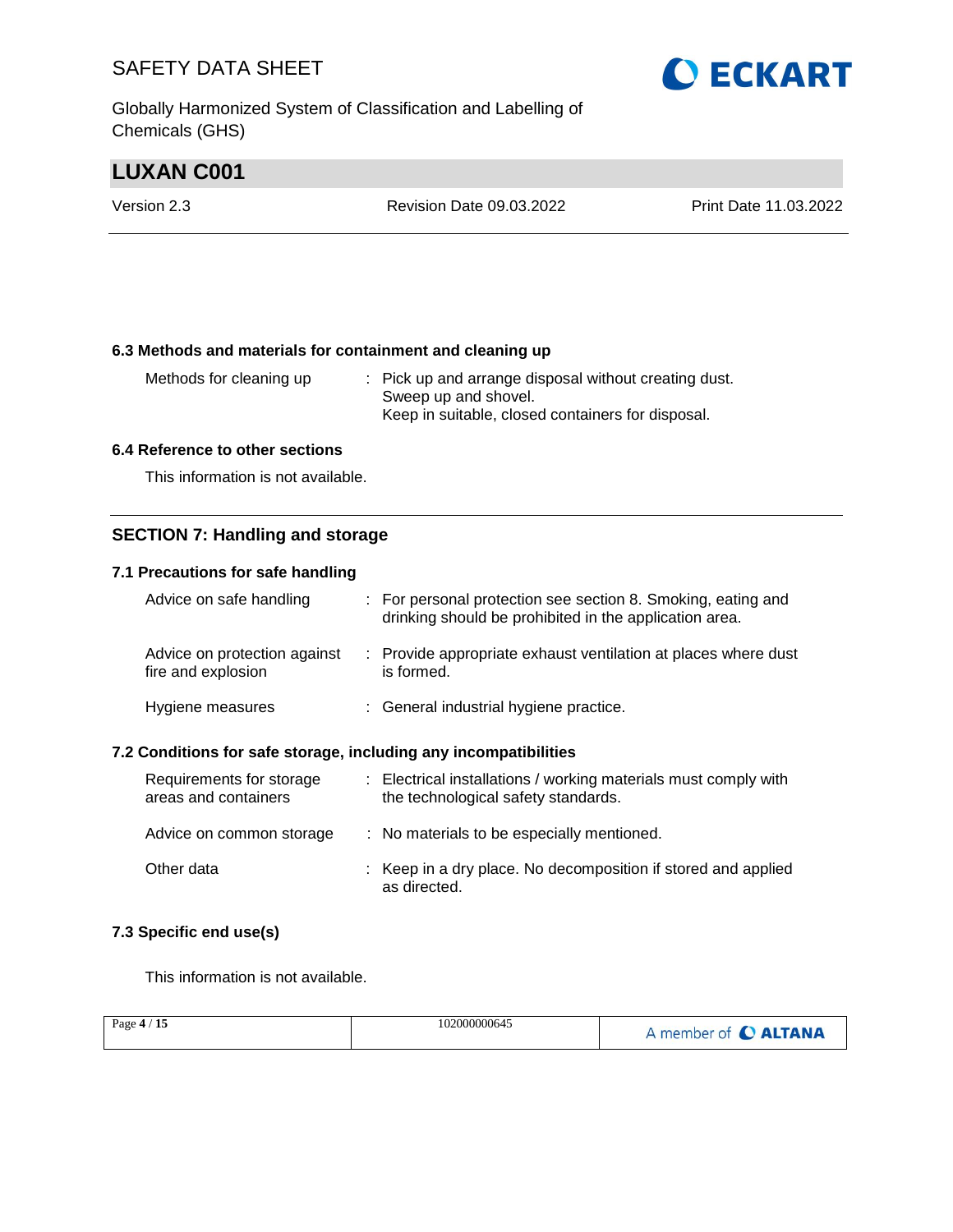Globally Harmonized System of Classification and Labelling of Chemicals (GHS)

# **LUXAN C001**

Version 2.3 Revision Date 09.03.2022 Print Date 11.03.2022

#### **SECTION 8: Exposure controls/personal protection**

#### **8.1 Control parameters**

#### **Germany:**

| Components            | CAS-No.        | Value type<br>(Form of<br>exposure)                             | Control<br>parameters                                                                                                                                                                                                                                                                                                                                                                               | Update     | Basis       |
|-----------------------|----------------|-----------------------------------------------------------------|-----------------------------------------------------------------------------------------------------------------------------------------------------------------------------------------------------------------------------------------------------------------------------------------------------------------------------------------------------------------------------------------------------|------------|-------------|
| titanium              | 13463-67-      | AGW (Inhalable                                                  | 10 mg/m3                                                                                                                                                                                                                                                                                                                                                                                            | 2014-04-02 | DE TRGS 900 |
| dioxide               | $\overline{7}$ | fraction)                                                       |                                                                                                                                                                                                                                                                                                                                                                                                     |            |             |
| Peak-limit: excursion |                | 2; (II)                                                         |                                                                                                                                                                                                                                                                                                                                                                                                     |            |             |
| factor (category)     |                |                                                                 |                                                                                                                                                                                                                                                                                                                                                                                                     |            |             |
| titanium              | 13463-67-      | AGW (Alveolate                                                  | 1,25 mg/m3                                                                                                                                                                                                                                                                                                                                                                                          | 2014-04-02 | DE TRGS 900 |
| dioxide               | $\overline{7}$ | fraction)                                                       |                                                                                                                                                                                                                                                                                                                                                                                                     |            |             |
| Peak-limit: excursion |                | 2; (II)                                                         |                                                                                                                                                                                                                                                                                                                                                                                                     |            |             |
| factor (category)     |                |                                                                 |                                                                                                                                                                                                                                                                                                                                                                                                     |            |             |
| titanium              | 13463-67-      | AGW (Inhalable                                                  | $10$ mg/m $3$                                                                                                                                                                                                                                                                                                                                                                                       | 2014-04-02 | DE TRGS 900 |
| dioxide               | $\overline{7}$ | fraction)                                                       |                                                                                                                                                                                                                                                                                                                                                                                                     |            |             |
| Peak-limit: excursion |                | 2; (II)                                                         |                                                                                                                                                                                                                                                                                                                                                                                                     |            |             |
| factor (category)     |                |                                                                 |                                                                                                                                                                                                                                                                                                                                                                                                     |            |             |
| Further information   |                |                                                                 | General dust value. For this substance no specific occupational<br>exposure limit value is established, since the AGS does not yet<br>have information regarding unspecific action on the respiratory<br>organs in excess of the normal values. Commission for dangerous<br>substancesSenate commission for the review of compounds at<br>the work place dangerous for the health (MAK-commission). |            |             |
| titanium              | 13463-67-      | AGW (Alveolate                                                  | 1,25 mg/m3                                                                                                                                                                                                                                                                                                                                                                                          | 2014-04-02 | DE TRGS 900 |
| dioxide               | $\overline{7}$ | fraction)                                                       |                                                                                                                                                                                                                                                                                                                                                                                                     |            |             |
| Peak-limit: excursion |                | 2; (II)                                                         |                                                                                                                                                                                                                                                                                                                                                                                                     |            |             |
| factor (category)     |                |                                                                 |                                                                                                                                                                                                                                                                                                                                                                                                     |            |             |
| Further information   |                | General dust value. For this substance no specific occupational |                                                                                                                                                                                                                                                                                                                                                                                                     |            |             |
|                       |                | exposure limit value is established, since the AGS does not yet |                                                                                                                                                                                                                                                                                                                                                                                                     |            |             |
|                       |                |                                                                 |                                                                                                                                                                                                                                                                                                                                                                                                     |            |             |

| 102000000645<br>Page $5/15$ | A member of C ALTANA |
|-----------------------------|----------------------|
|-----------------------------|----------------------|

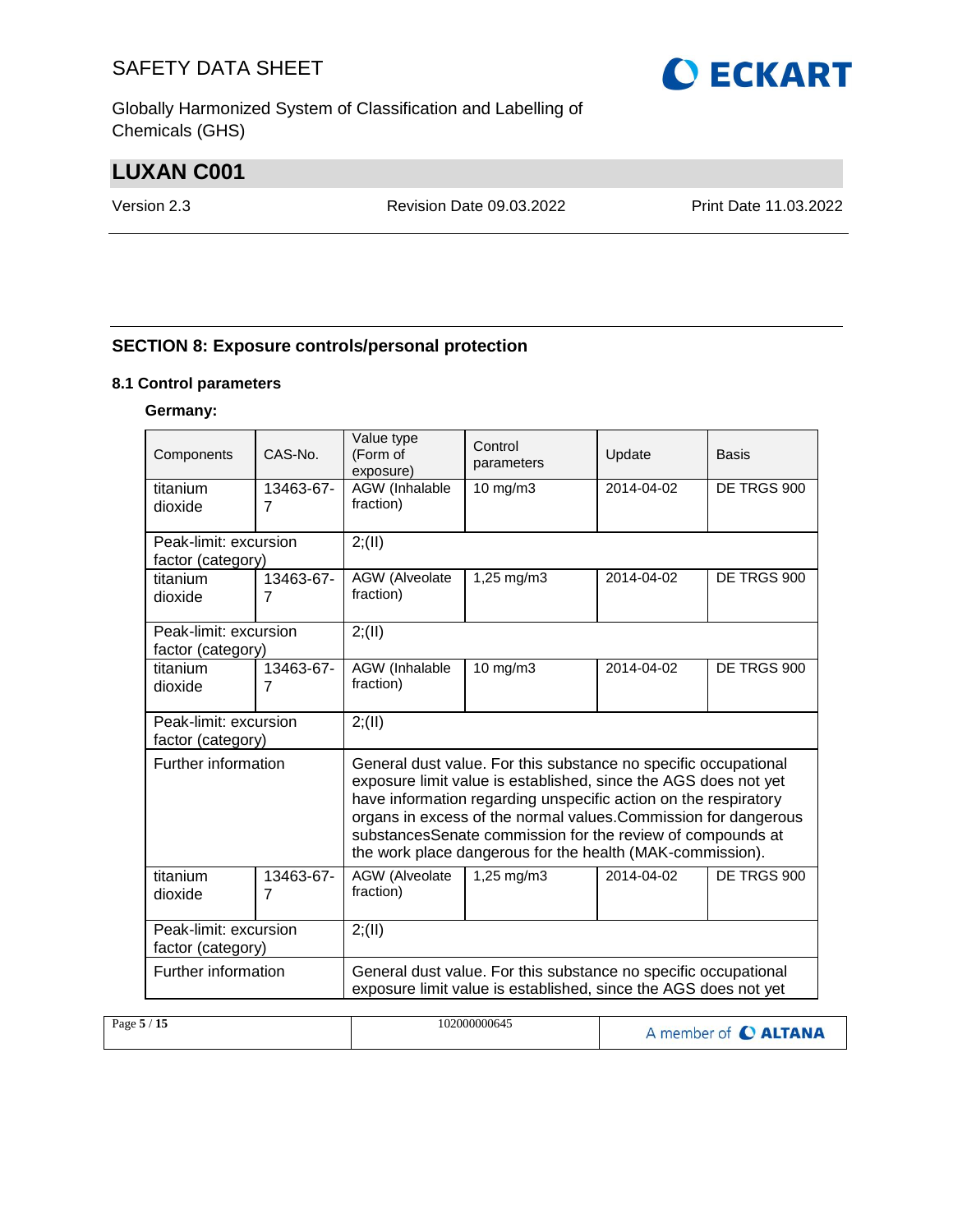Globally Harmonized System of Classification and Labelling of Chemicals (GHS)

# **LUXAN C001**

**O ECKART** 

Version 2.3 Revision Date 09.03.2022 Print Date 11.03.2022

have information regarding unspecific action on the respiratory organs in excess of the normal values.Commission for dangerous substancesSenate commission for the review of compounds at the work place dangerous for the health (MAK-commission).

#### **United States of America (USA):**

| Components          | CAS-No.                     | Value type<br>(Form of<br>exposure) | Control<br>parameters                  | Update           | <b>Basis</b> |
|---------------------|-----------------------------|-------------------------------------|----------------------------------------|------------------|--------------|
| titanium<br>dioxide | 13463-67-<br>7              | TWA (total dust)                    | 50 Million particles<br>per cubic foot | 2012-07-01       |              |
| titanium<br>dioxide | 13463-67-<br>7              | TWA (total dust)                    | 15 mg/m3                               | 2012-07-01       |              |
| titanium<br>dioxide | 13463-67-<br>$\overline{7}$ | TWA (respirable<br>fraction)        | $5$ mg/m $3$                           | 2012-07-01       |              |
| titanium<br>dioxide | 13463-67-<br>7              | TWA (respirable<br>fraction)        | 15 Million particles<br>per cubic foot | 2012-07-01       |              |
| titanium<br>dioxide | 13463-67-<br>7              | PEL (Total dust)                    | 10 mg/m3                               | 2014-11-26       |              |
| titanium<br>dioxide | 13463-67-<br>$\overline{7}$ | PEL (respirable<br>dust fraction)   | $5$ mg/m $3$                           | 2014-11-26       |              |
| titanium<br>dioxide | 13463-67-<br>$\overline{7}$ | TWA (total dust)                    | 15 mg/m3                               | 2011-07-01       |              |
| titanium<br>dioxide | 13463-67-<br>7              | <b>TWA</b> (Total<br>dust)          | $10$ mg/m $3$                          | 1989-01-19       |              |
| titanium<br>dioxide | 13463-67-<br>$\overline{7}$ | PEL (Total dust)                    | 10 mg/m3                               | $2014 - 11 - 26$ |              |
| titanium<br>dioxide | 13463-67-<br>7              | PEL (respirable<br>dust fraction)   | 5 mg/m3                                | 2014-11-26       |              |

| Page $6/15$ | 102000000645 | A member of C ALTANA |
|-------------|--------------|----------------------|
|-------------|--------------|----------------------|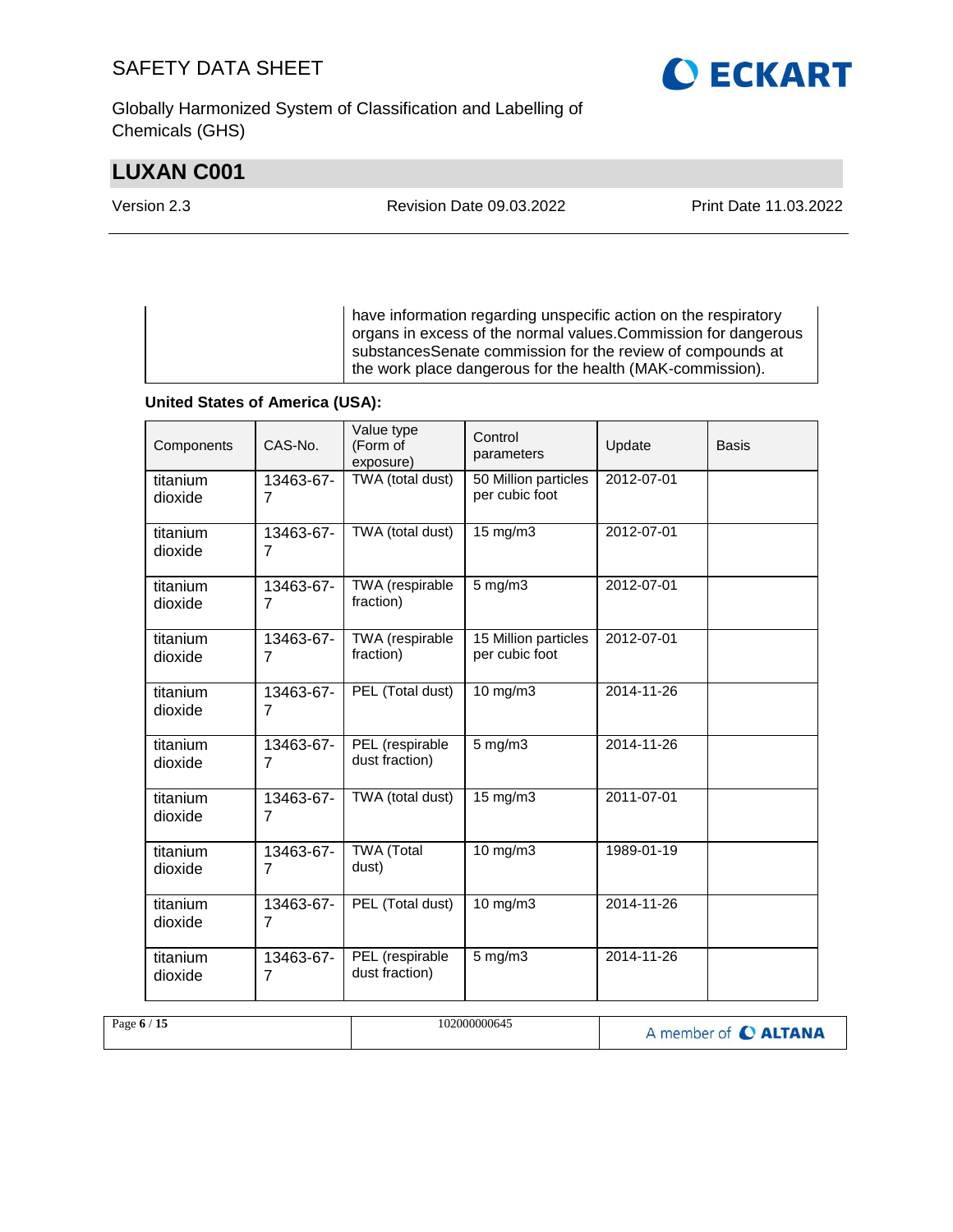

Globally Harmonized System of Classification and Labelling of Chemicals (GHS)

|                                                                                                   | <b>LUXAN C001</b>                                        |                          |                                                                                                                 |                                                |                       |  |
|---------------------------------------------------------------------------------------------------|----------------------------------------------------------|--------------------------|-----------------------------------------------------------------------------------------------------------------|------------------------------------------------|-----------------------|--|
| Version 2.3                                                                                       |                                                          | Revision Date 09.03.2022 |                                                                                                                 |                                                | Print Date 11,03,2022 |  |
|                                                                                                   |                                                          |                          |                                                                                                                 |                                                |                       |  |
|                                                                                                   | titanium<br>dioxide                                      | 13463-67-<br>7           | <b>TWA</b>                                                                                                      | 10 mg/m3                                       | 2014-03-01            |  |
|                                                                                                   | 8.2 Exposure controls                                    |                          |                                                                                                                 |                                                |                       |  |
|                                                                                                   | Personal protective equipment<br>Eye protection          |                          | Safety glasses<br>÷.                                                                                            |                                                |                       |  |
|                                                                                                   | Skin and body protection<br>Protective suit<br>÷         |                          |                                                                                                                 |                                                |                       |  |
| Respiratory protection<br>No personal respiratory protective equipment normally<br>÷<br>required. |                                                          |                          |                                                                                                                 |                                                |                       |  |
|                                                                                                   | <b>Environmental exposure controls</b><br>General advice |                          |                                                                                                                 | No special environmental precautions required. |                       |  |
|                                                                                                   |                                                          |                          | <b>SECTION 9: Physical and chemical properties</b><br>9.1 Information on basic physical and chemical properties |                                                |                       |  |

| Appearance                  | : powder                 |                                               |
|-----------------------------|--------------------------|-----------------------------------------------|
| Colour                      | : silver                 |                                               |
| Odour                       | : characteristic         |                                               |
| рH                          |                          | : substance/mixture is non-soluble (in water) |
| Freezing point              | $:$ No data available    |                                               |
| Boiling point/boiling range | $:$ No data available    |                                               |
| Flash point                 | $:$ No data available    |                                               |
| <b>Bulk density</b>         | $0,2 - 0,46$ g/cm3<br>÷. |                                               |
| Page 7 / 15                 | 102000000645             | A member of <b>C ALTANA</b>                   |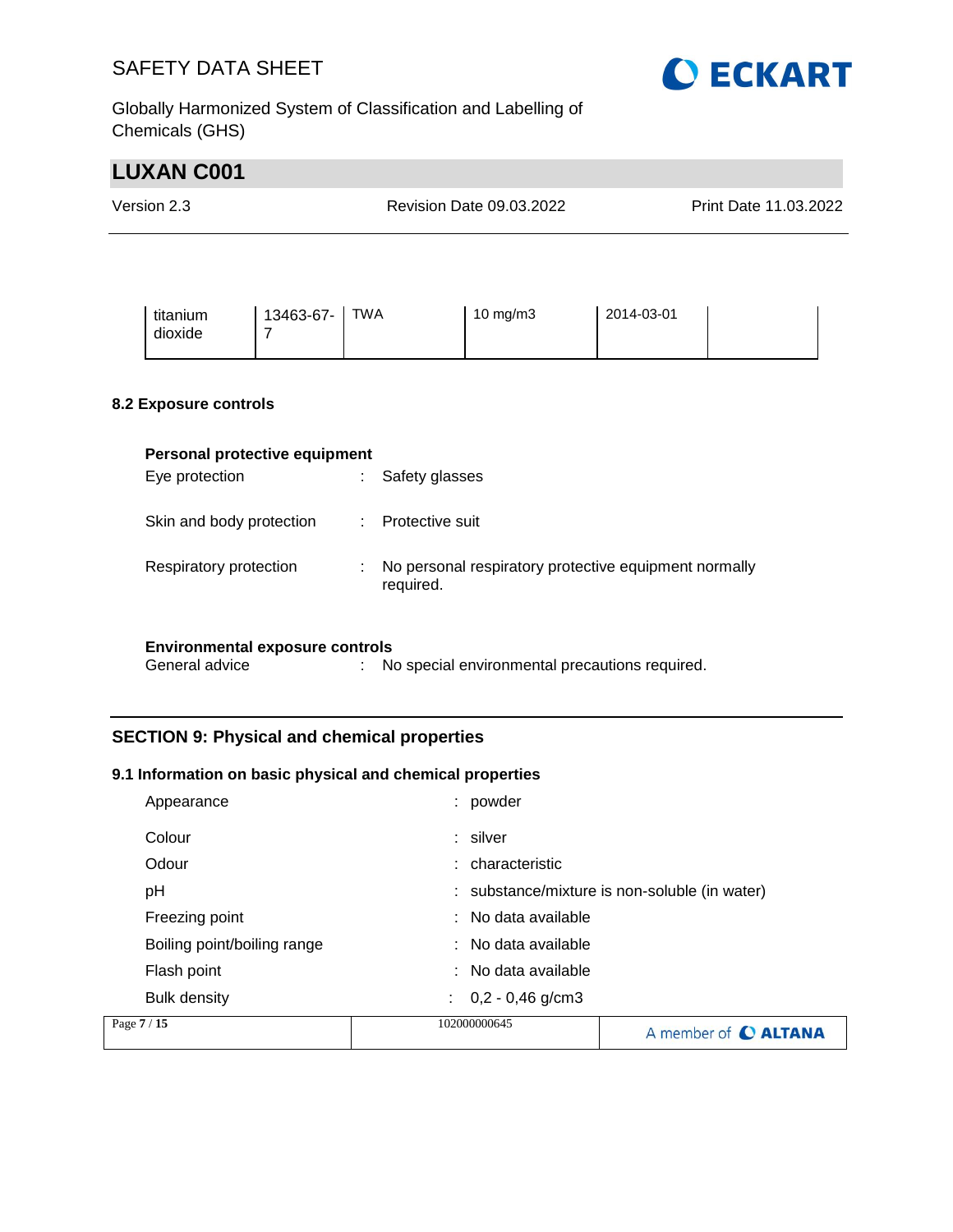Globally Harmonized System of Classification and Labelling of Chemicals (GHS)

# **LUXAN C001**

| Version 2.3 | Revision Date 09.03.2022 | Print Date 11.03.2022 |
|-------------|--------------------------|-----------------------|
|             |                          |                       |

| Flammability (solid, gas)              |   | Will not burn        |
|----------------------------------------|---|----------------------|
| Auto-flammability                      |   | No data available    |
| Upper explosion limit                  |   | No data available    |
| Lower explosion limit                  |   | No data available    |
| Vapour pressure                        |   | No data available    |
| Density                                |   | : $2,4 - 2,51$ g/cm3 |
| Solubility(ies)                        |   |                      |
| Water solubility                       |   | insoluble            |
| Miscibility with water                 |   | immiscible           |
| Solubility in other solvents           |   | No data available    |
| Partition coefficient: n-octanol/water |   | No data available    |
| Ignition temperature                   |   | No data available    |
| Thermal decomposition                  |   | No data available    |
| Viscosity, dynamic                     |   | No data available    |
| Viscosity, kinematic                   |   | No data available    |
| Flow time                              | t | No data available    |
|                                        |   |                      |

**9.2 Other information**

No data available

#### **SECTION 10: Stability and reactivity**

#### **10.1 Reactivity**

No decomposition if stored and applied as directed.

#### **10.2 Chemical stability**

| Page 8 / 15 | 102000000645 | A member of C ALTANA |
|-------------|--------------|----------------------|
|             |              |                      |

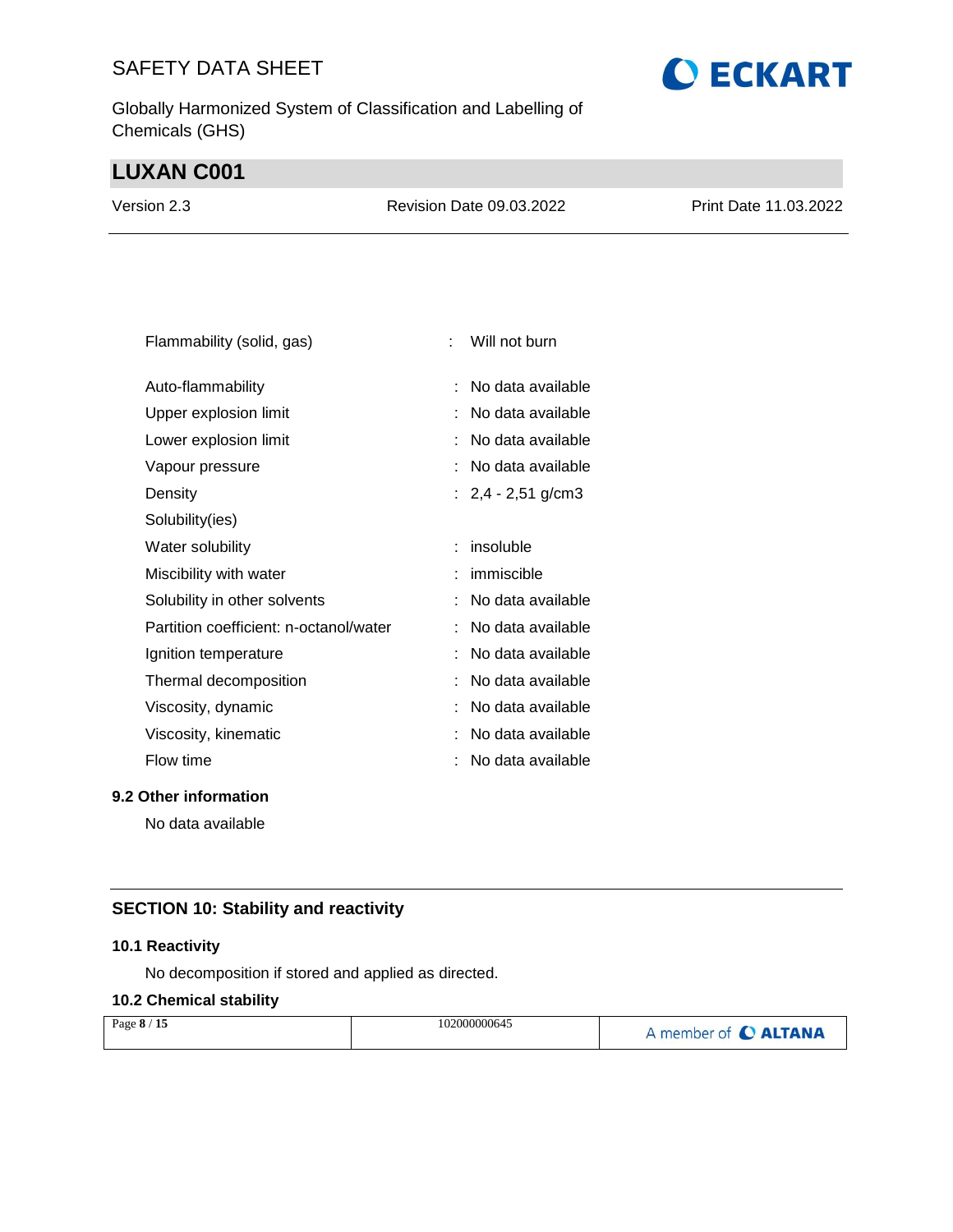Globally Harmonized System of Classification and Labelling of Chemicals (GHS)



# **LUXAN C001** Version 2.3 Revision Date 09.03.2022 Print Date 11.03.2022

| No decomposition if stored and applied as directed. |  |
|-----------------------------------------------------|--|

#### **10.3 Possibility of hazardous reactions**

| Hazardous reactions                                     | : Stable under recommended storage conditions., No hazards<br>to be specially mentioned. |
|---------------------------------------------------------|------------------------------------------------------------------------------------------|
| 10.4 Conditions to avoid                                |                                                                                          |
| Conditions to avoid                                     | $:$ No data available                                                                    |
| 10.5 Incompatible materials                             |                                                                                          |
| Materials to avoid                                      | $:$ No data available                                                                    |
| 10.6 Hazardous decomposition products                   |                                                                                          |
| Hazardous decomposition : No data available<br>products |                                                                                          |
| Other information                                       | : No data available                                                                      |

#### **SECTION 11: Toxicological information**

#### **11.1 Information on toxicological effects**

#### **Acute toxicity**

| <b>Components:</b> |  |
|--------------------|--|
| titanium dioxide   |  |

| titanium gioxige :<br>Acute oral toxicity | : LD50 Rat: $> 5000$ mg/kg |
|-------------------------------------------|----------------------------|
| Acute inhalation toxicity                 | : LC50 Rat: 6,8 mg/l       |
|                                           | Exposure time: 4 h         |
|                                           |                            |

| Page 9 / 15<br>102000000645 | A member of C ALTANA |
|-----------------------------|----------------------|
|-----------------------------|----------------------|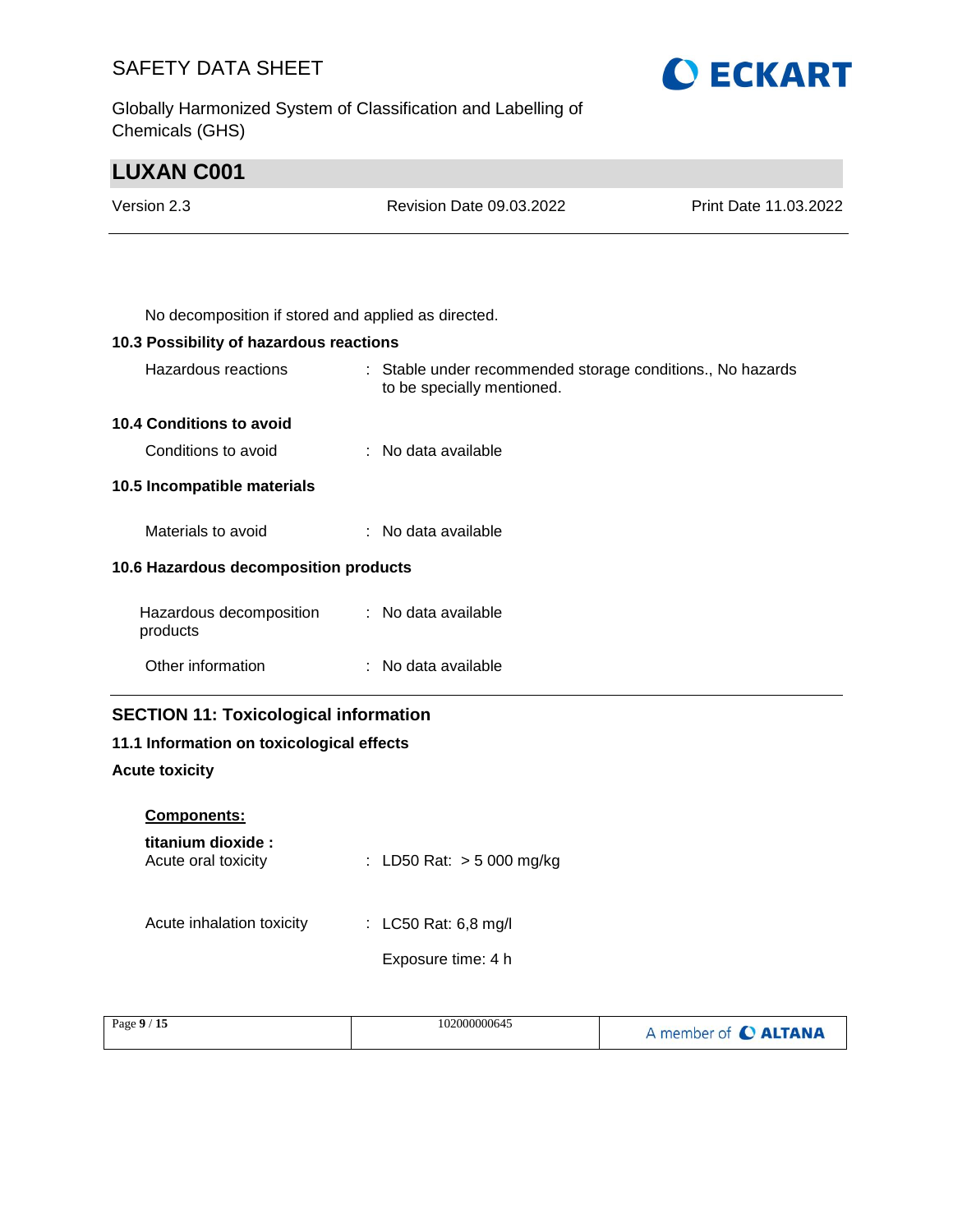Globally Harmonized System of Classification and Labelling of Chemicals (GHS)



| <b>LUXAN C001</b>                         |                               |                       |
|-------------------------------------------|-------------------------------|-----------------------|
| Version 2.3                               | Revision Date 09.03.2022      | Print Date 11.03.2022 |
|                                           |                               |                       |
|                                           |                               |                       |
|                                           | Test atmosphere: dust/mist    |                       |
| Acute dermal toxicity                     | : LD50 Rabbit: $> 5000$ mg/kg |                       |
| <b>Skin corrosion/irritation</b>          |                               |                       |
| No data available                         |                               |                       |
| Serious eye damage/eye irritation         |                               |                       |
| No data available                         |                               |                       |
| Respiratory or skin sensitisation         |                               |                       |
| No data available                         |                               |                       |
| Carcinogenicity                           |                               |                       |
| No data available                         |                               |                       |
| <b>Toxicity to reproduction/fertility</b> |                               |                       |
| No data available                         |                               |                       |
| Reprod.Tox./Development/Teratogenicity    |                               |                       |
| No data available                         |                               |                       |
| <b>STOT - single exposure</b>             |                               |                       |
| No data available                         |                               |                       |
| <b>STOT - repeated exposure</b>           |                               |                       |
| No data available                         |                               |                       |
| Page 10 / 15                              | 102000000645                  | A member of C ALTANA  |
|                                           |                               |                       |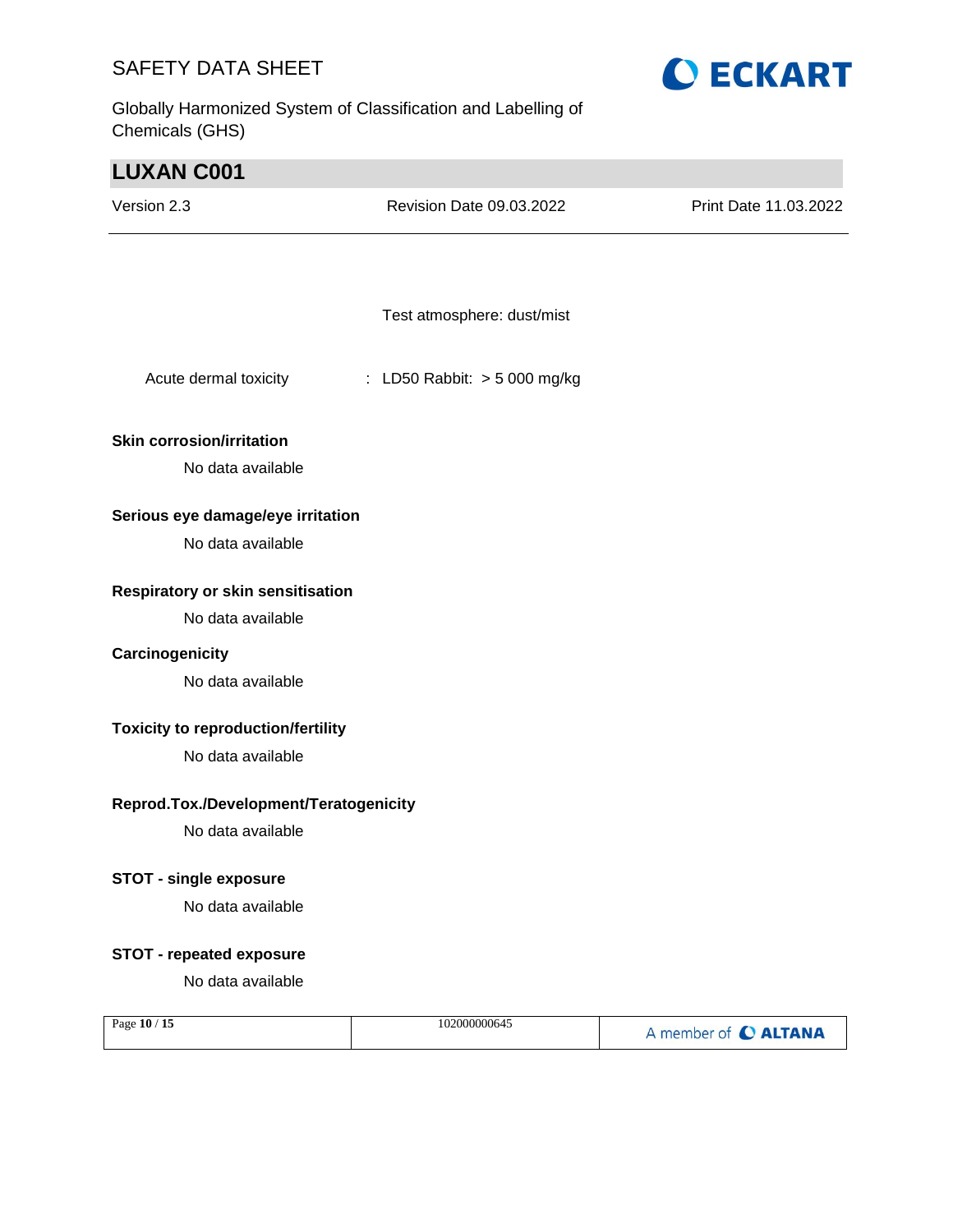Globally Harmonized System of Classification and Labelling of Chemicals (GHS)

# **LUXAN C001**

Version 2.3 Revision Date 09.03.2022 Print Date 11.03.2022

#### **Aspiration toxicity**

No data available

#### **Further information**

#### **Product**

No data available

#### **SECTION 12: Ecological information**

#### **12.1 Toxicity**

No data available

#### **12.2 Persistence and degradability**

No data available

#### **12.3 Bioaccumulative potential**

No data available

#### **12.4 Mobility in soil**

No data available

#### **12.5 Results of PBT and vPvB assessment**

No data available

#### **12.6 Other adverse effects**

| $^\prime$ 15<br>Page 11 $/$ | 102000000645 | member of C ALTANA |
|-----------------------------|--------------|--------------------|
|-----------------------------|--------------|--------------------|

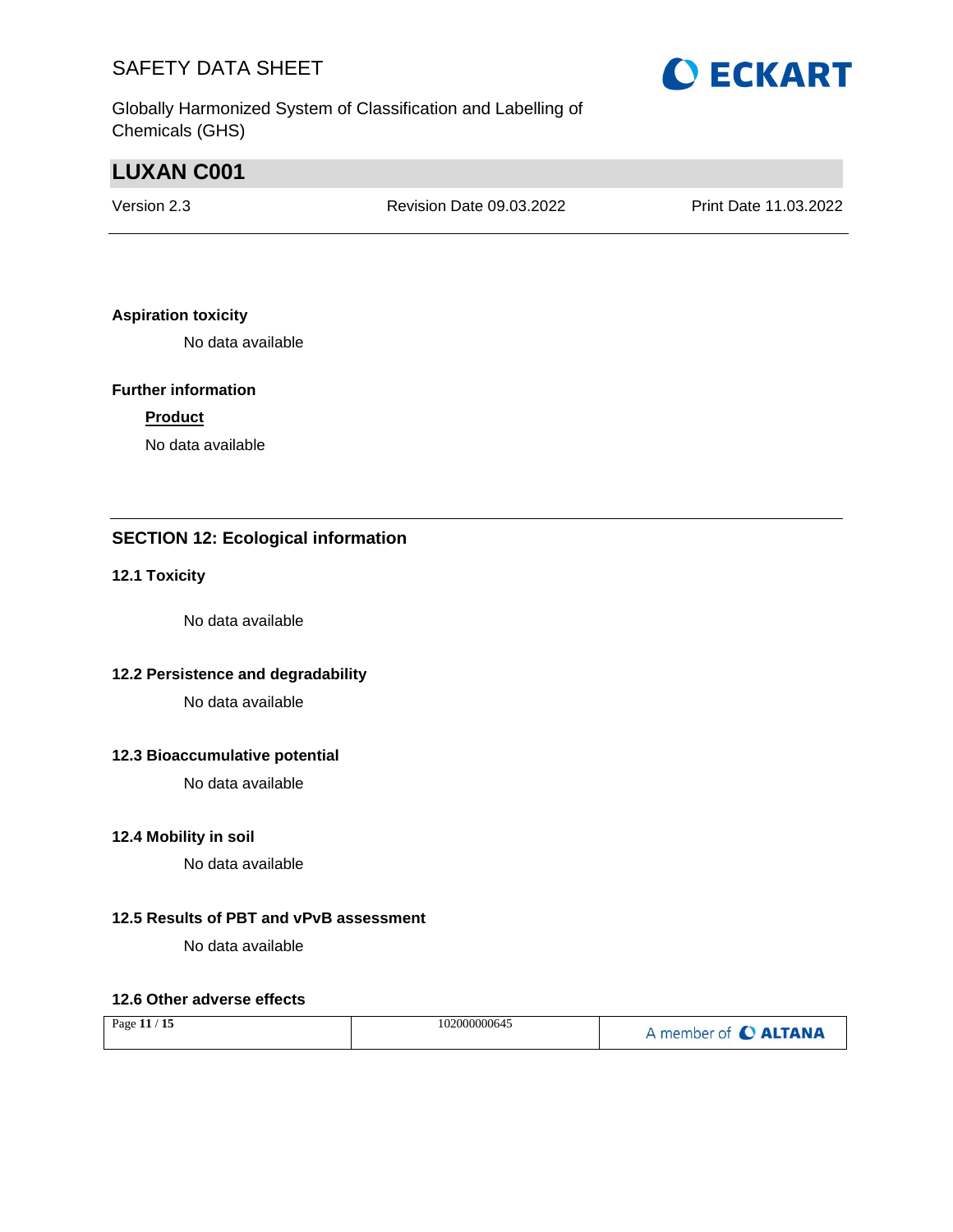Globally Harmonized System of Classification and Labelling of Chemicals (GHS)



| <b>LUXAN C001</b> |                                 |                       |
|-------------------|---------------------------------|-----------------------|
| Version 2.3       | <b>Revision Date 09.03.2022</b> | Print Date 11.03.2022 |
|                   |                                 |                       |

#### **Product:**

Additional ecological information

: No data available

#### **SECTION 13: Disposal considerations**

#### **13.1 Waste treatment methods**

| Contaminated packaging | : Empty containers should be taken to an approved waste |
|------------------------|---------------------------------------------------------|
|                        | handling site for recycling or disposal.                |

#### **SECTION 14: Transport information**

#### **14.1 UN number**

#### **ADR**

Not dangerous goods

#### **TDG**

Not dangerous goods

#### **CFR**

Not dangerous goods

#### **IMDG**

Not dangerous goods

#### **IATA**

Not dangerous goods

### **14.2 Proper shipping name**

**ADR**

|  | Page 12 / 15 | 102000000645 | A member of C ALTANA |
|--|--------------|--------------|----------------------|
|--|--------------|--------------|----------------------|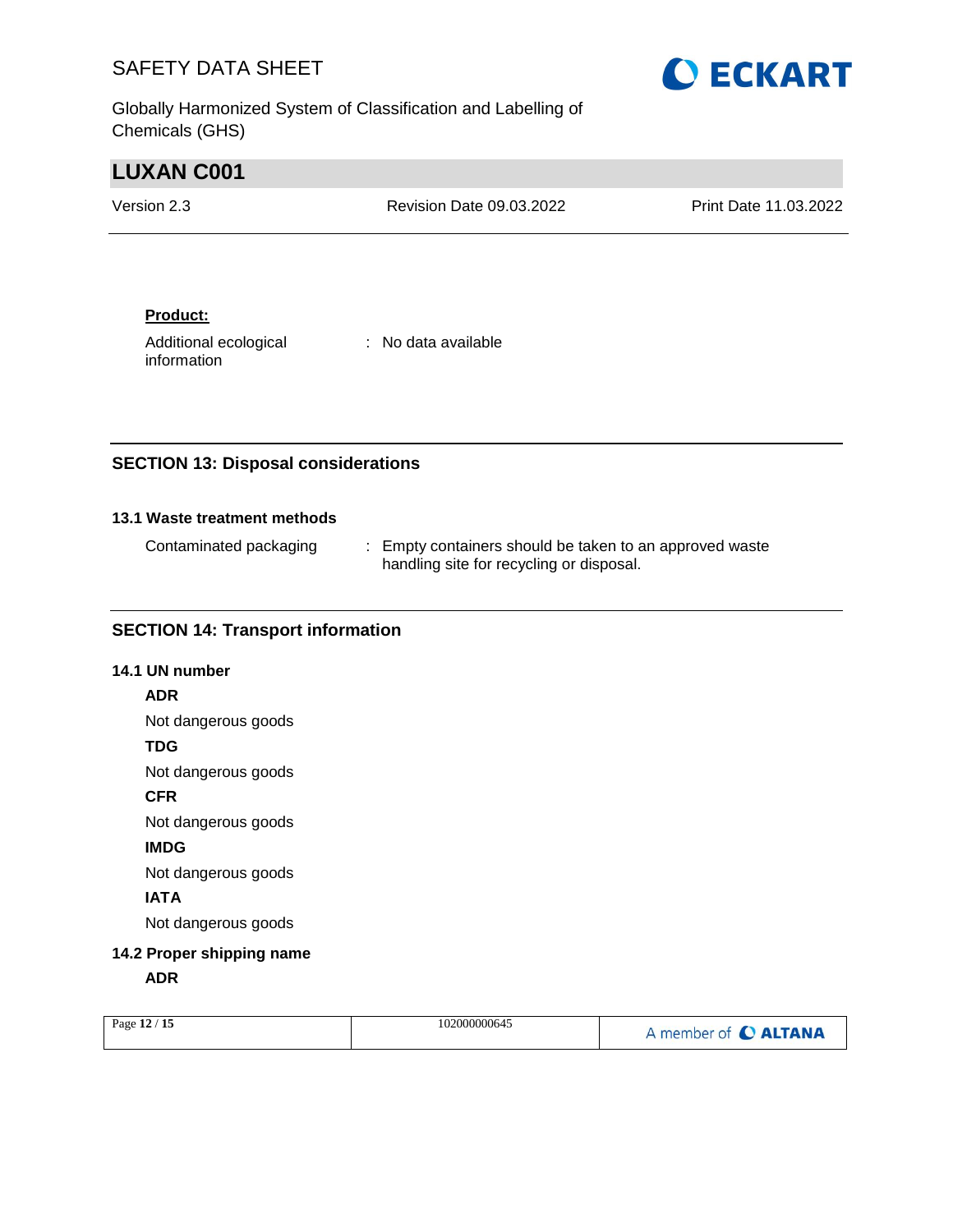

Globally Harmonized System of Classification and Labelling of Chemicals (GHS)

# **LUXAN C001**

Revision Date 09.03.2022 Print Date 11.03.2022

| Not dangerous goods         |
|-----------------------------|
| <b>TDG</b>                  |
| Not dangerous goods         |
| <b>CFR</b>                  |
| Not dangerous goods         |
| <b>IMDG</b>                 |
| Not dangerous goods         |
| <b>IATA</b>                 |
| Not dangerous goods         |
| 14.3 Transport hazard class |
| <b>ADR</b>                  |
| Not dangerous goods         |
| <b>TDG</b>                  |
| Not dangerous goods         |
| <b>CFR</b>                  |
| Not dangerous goods         |
| <b>IMDG</b>                 |
| Not dangerous goods         |
| <b>IATA</b>                 |
| Not dangerous goods         |
| 14.4 Packing group          |
| <b>ADR</b>                  |
| Not dangerous goods         |
| <b>TDG</b>                  |
| Not dangerous goods         |
| <b>CFR</b>                  |
| Not dangerous goods         |
|                             |

| A member of C ALTANA | Page 13 / 15 | 102000000645 |  |
|----------------------|--------------|--------------|--|
|----------------------|--------------|--------------|--|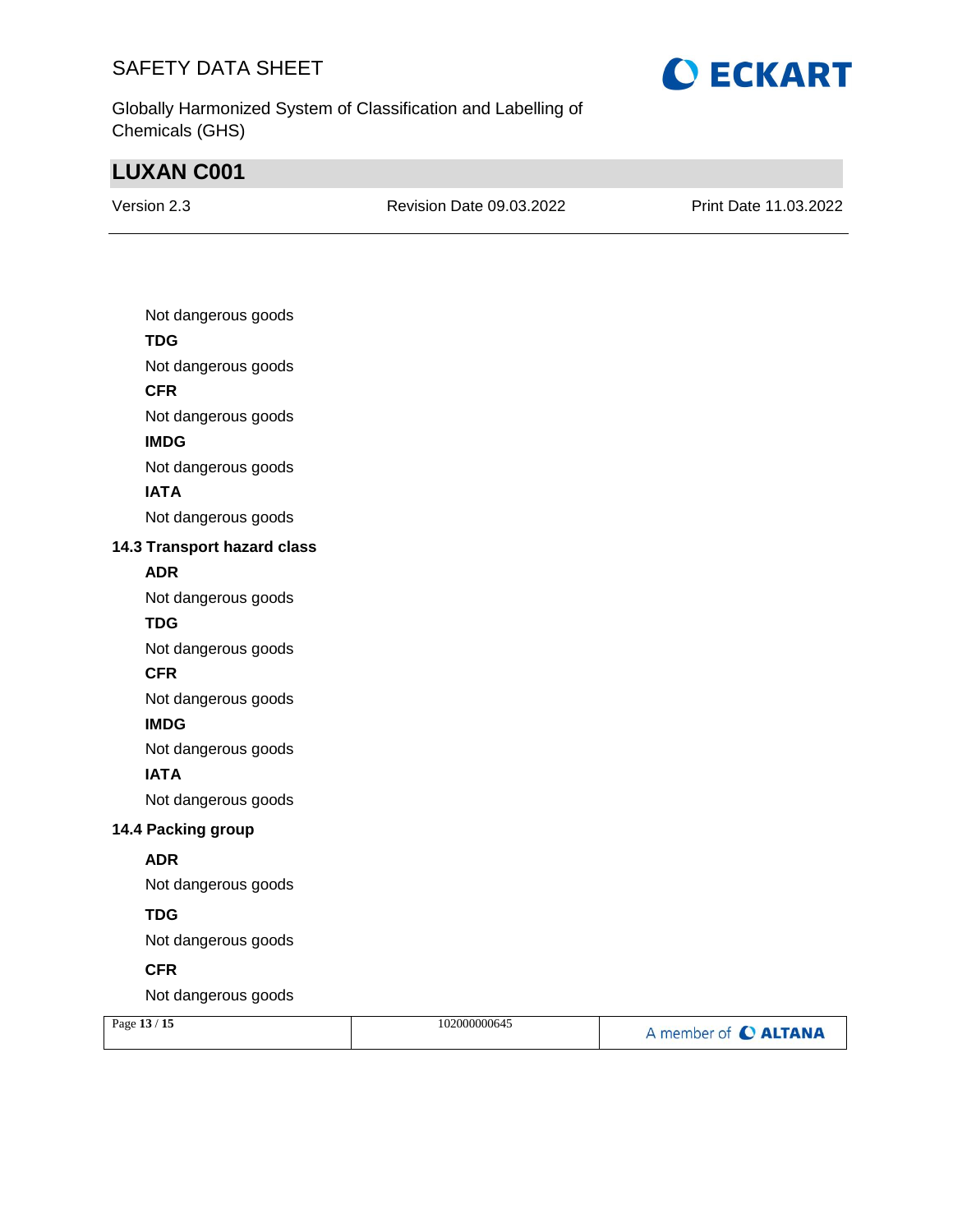

Globally Harmonized System of Classification and Labelling of Chemicals (GHS)

# **LUXAN C001**

Version 2.3 Revision Date 09.03.2022 Print Date 11.03.2022

#### **IMDG**

Not dangerous goods

#### **IATA**

Not dangerous goods

#### **14.5 Environmental hazards**

#### **14.6 Special precautions for user**

Not classified as dangerous in the meaning of transport regulations.

#### **14.7 Transport in bulk according to Annex II of MARPOL 73/78 and the IBC Code**

No data available

#### **SECTION 15: Regulatory information**

#### **15.1 Safety, health and environmental regulations/legislation specific for the substance or mixture**

| REACH - Candidate List of Substances of Very High<br>Concern for Authorisation (Article 59).                                                         | : Not applicable |
|------------------------------------------------------------------------------------------------------------------------------------------------------|------------------|
| Regulation (EC) No 1005/2009 on substances that<br>deplete the ozone layer                                                                           | : Not applicable |
| Regulation (EU) 2019/1021 on persistent organic<br>pollutants (recast)                                                                               | : Not applicable |
| REACH - Restrictions on the manufacture, placing on<br>the market and use of certain dangerous substances,<br>preparations and articles (Annex XVII) | : Not applicable |

| .<br>Page 14 /<br>-15 | 102000000645 | A member of C ALTANA |
|-----------------------|--------------|----------------------|
|-----------------------|--------------|----------------------|